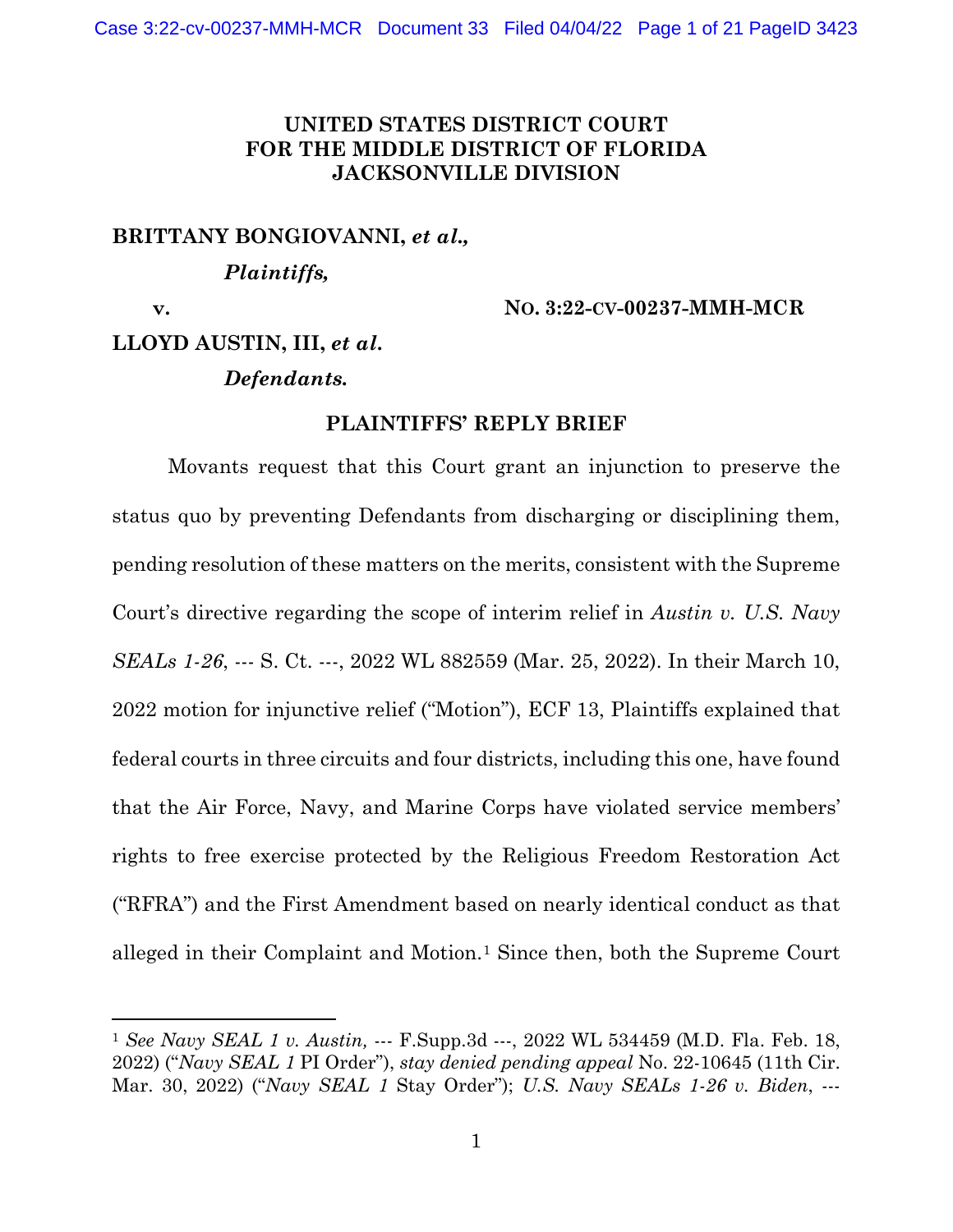and the Eleventh Circuit Court of Appeals have rejected the applications of the Navy and Marine Corps to overturn the injunctions issued in the *Navy SEAL 1*  and *Navy SEALs 1-26* proceedings on the merits, leaving in place the key findings of the district courts regarding justiciability, substantial likelihood of success on the merits of the RFRA and First Amendment claims, irreparable harm, and the other injunction factors.<sup>[2](#page-1-0)</sup>

Movants merely ask that they be granted comparable treatment and exemptions for their religious beliefs as the Defendants have granted to several thousand other service members on medical and administrative grounds. They do not, as Defendants claim, seek a "golden ticket." ECF at 27. In fact, many if not most Movants and Plaintiffs seek what is in effect a temporary accommodation until alternative, ethical vaccines to which they do not have religious objections receive approval from the Food and Drug Administration

F.Supp.3d. ---, 2022 WL 34443 (N.D. Tex. Jan. 3, 2022) ("*Navy SEALs 1-26* PI Order"), *stay denied*, --- F.4th ---, 2022 WL 594375 (5th Cir. Feb. 28, 2022) ("*Navy SEALs 1-26*  Stay Order"); *Air Force Officer v. Austin*, --- F.Supp.3d ---, 2022 WL 468799 (M.D. Ga. Feb. 15, 2022) ("*Air Force Officer*"); *Poffenbarger v. Kendall*, --- F.Supp.3d ---, 2022 WL 594810 (S.D. Oh. Feb. 28, 2022). A few days ago, a fifth district court granted an injunction against the Air Force for RFRA and First Amendment violations in *Doster v. Kendall*, --- F.Supp.3d ---, 2022 WL 982299 (S.D. Ohio Mar. 31, 2022) ("*Doster"*).

<span id="page-1-0"></span><sup>2</sup> While the government styled its filing with the Supreme Court as an "Application for Partial Stay of the Injunction" issued by the district court in *Navy SEALs 1-26* PI Order, the bulk of the application is spent attacking the district court's decision on the merits. *See* Ex. 3, Lloyd J. Austin, III, *et al.*, *Application for a Partial Stay of the Injunction Issued by the United States District Court for the Northern District of Texas*, No. 21A477 (Mar. 7, 2022).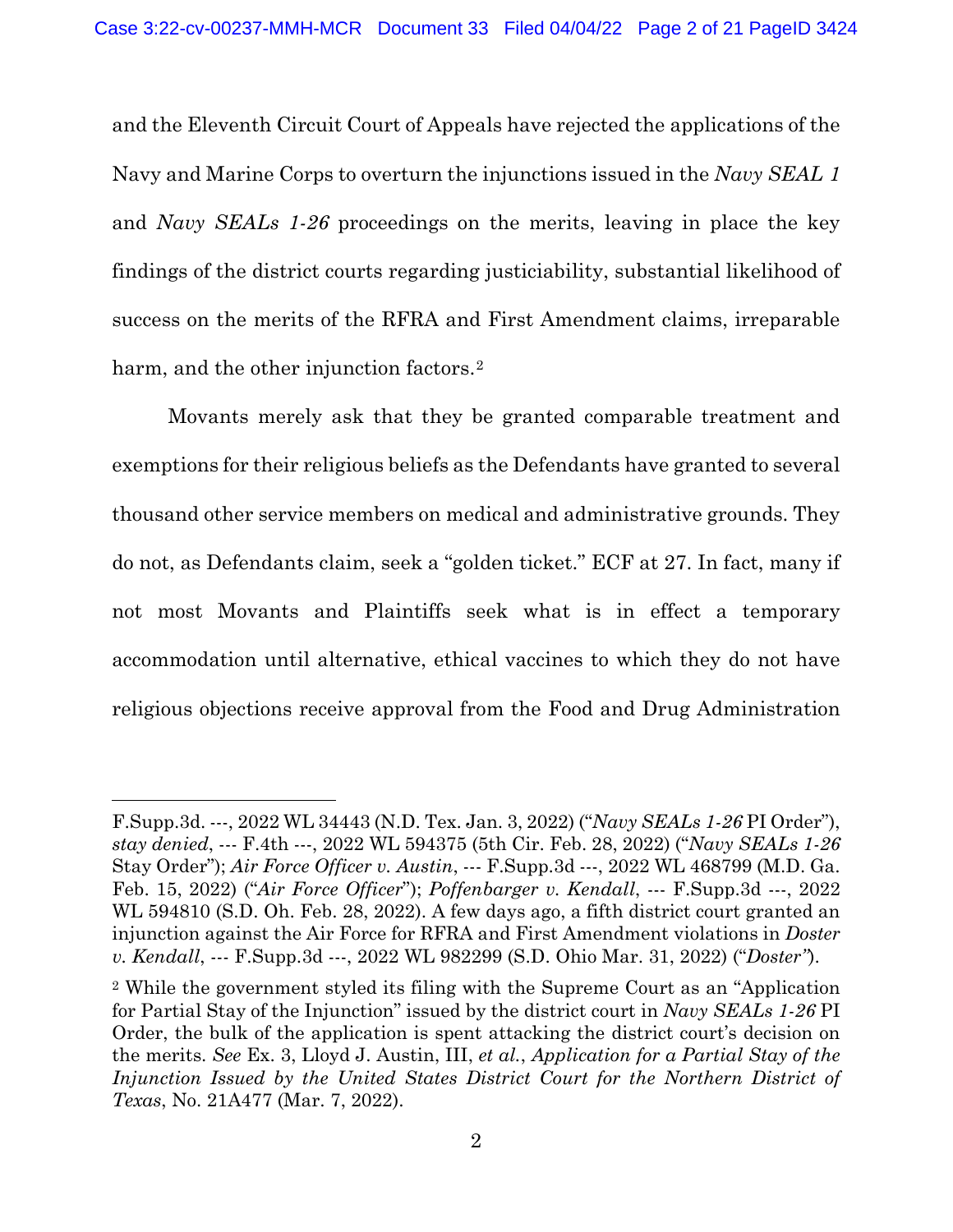("FDA"), or even to travel to other countries where these vaccines are available now. As such, the duration, scope, and impact on military readiness of the requested accommodations and injunction are nearly identical to the thousands of "temporary" medical exemptions granted by Defendants.

#### **ARGUMENT**

#### **I. THIS COURT HAS SUBJECT MATTER JURISDICTION.**

#### **A. Plaintiffs' Claims Are Justiciable in District Court.**

Defendants claim that this Court lacks jurisdiction to hear Plaintiffs' claims. Yet they do not even attempt to distinguish the binding precedent from this District, the Fifth Circuit cases applying *Mindes v. Seaman*, 453 F.2d 197 (5th Cir. 1971), or the Sixth Circuit district courts applying *Harkness v. Sec'y of the Navy*, 858 F.3d 437 (6th Cir. 2017), which adopted the *Mindes*  framework. Instead, Defendants simply state that "[t]he government strongly disagrees with those decisions" and has appealed the decisions in *Navy SEALs 1-26* and *Navy SEAL 1*. ECF 31 at 3 n.3 (and cases cited therein). The government fails, however, to acknowledge that the Supreme Court and the Eleventh Circuit left the injunctions and findings regarding the merits and justiciability in place. The government also points to several inapposite cases (all but one outside the Eleventh Circuit)<sup>[3](#page-2-0)</sup> that are easily distinguishable due

<span id="page-2-0"></span><sup>3</sup> The only Eleventh Circuit case cited by Defendants, *Doe #1-#14 v. Austin*, --- F.Supp.3d ---, 2021 WL 5816632 (N.D. Fla. Nov. 12, 2021) (now *Coker v. Austin*), did not raise any RFRA or First Amendment claims.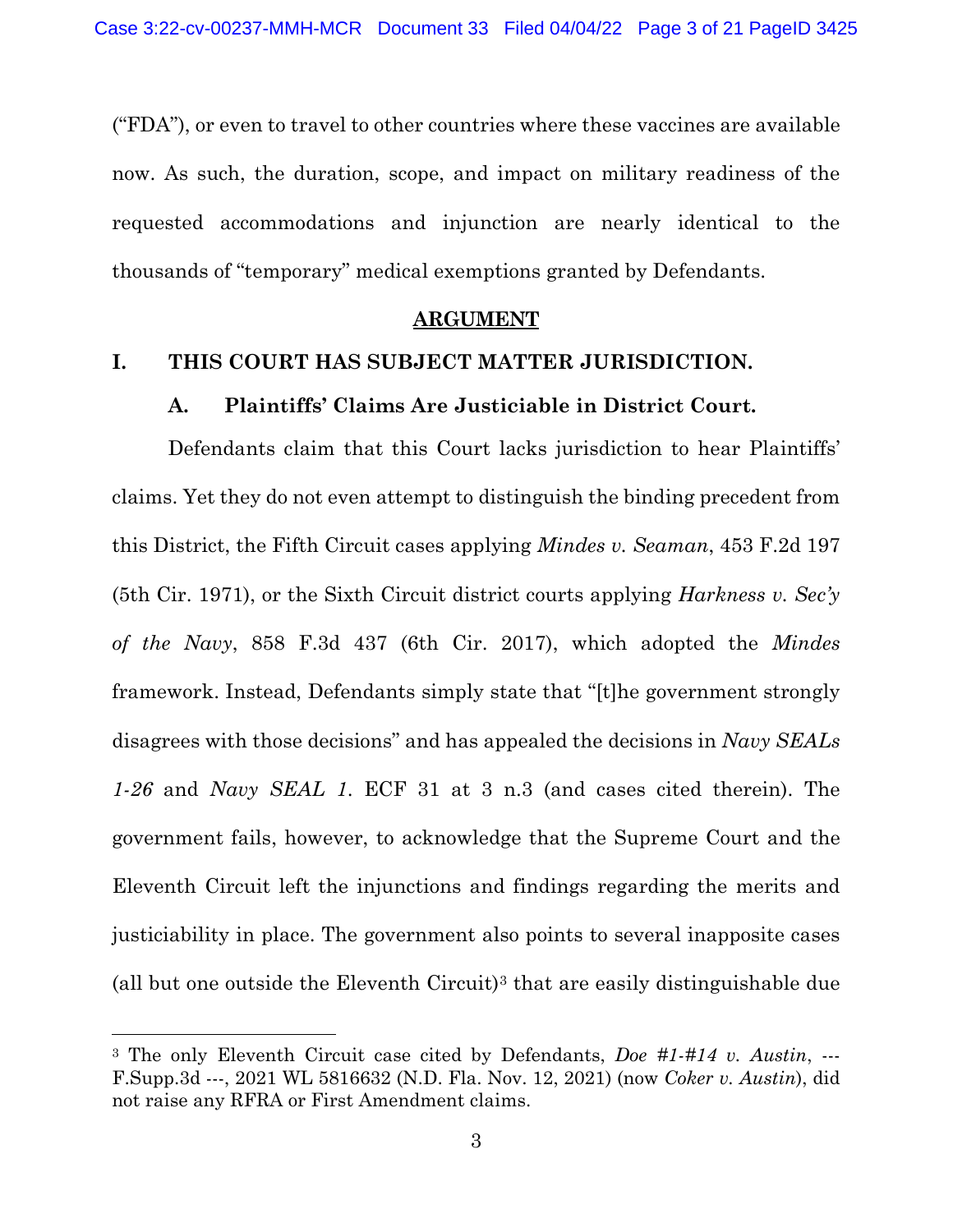to differences in procedural posture, ripeness, types of claims, and/or legal standards.[4](#page-3-0) Further, RFRA does not contain a statutory exhaustion requirement, and the Fifth Circuit suggested that RFRA may have implicitly overruled *Mindes*' exhaustion and other justiciability requirements. *See Navy SEALs 1-26* Stay Order, 2022 WL 594375, \*7 & n.8.

Defendants instead rely heavily on a California district court decision finding service member's RFRA claim nonjusticiable.[5](#page-3-1) That court's decision rested on incorrect factual findings and legal interpretations that are contradicted by those in this Circuit including *Navy SEAL 1*. First, the *Short*  court accepted the Marine Corps' assertions that they had in fact granted a small number of religious exemptions. *See* ECF 31-2, *Short* slip op. at 7. In *Navy SEAL 1*, the court found that these exemptions were granted only to

<span id="page-3-0"></span><sup>4</sup> *See Church v. Biden*, --- F.Supp.3d ---, 2021 WL 5179215 (D.D.C. Nov. 8, 2021) (plaintiffs' motion denied because appeals were still pending); *Robert v. Austin*, No. 21-cv-02228, 2022 WL 103374 (D. Colo. Jan. 11, 2022) (motion denied because plaintiffs had pending appeal and active exemption); *Guettlein v. U.S. Merch. Marine Acad.*, --- F. Supp. 3d ----, 2021 WL 6015192 (E.D.N.Y. Dec. 20, 2021) (plaintiffs did not raise RFRA or First Amendment claims); *Oklahoma v. Biden*, --- F. Supp. 3d ----, 2021 WL 6126230 (W.D. Okla. Dec. 28, 2021) (plaintiff was a State, rather than individual service member); *Roberts v. Roth*, 2022 WL 834148 (D.D.C. Mar. 21, 2022) (starting in 2018, plaintiff sought exemption from all immunization requirements, and he did not appear to have specifically challenged COVID-19 vaccine mandate).

<span id="page-3-1"></span><sup>5</sup> *See* ECF 31-2, *Short v. Berger*, No. 2:22-cv-1151, ECF No. 25 (C.D. Cal. Mar. 3, 2022) ("*Short*"). *See also* ECF 31-3, *Dunn v. Austin*, No. 22-cv-00288, ECF No. 25 (E.D. Cal. Feb. 22, 2022) (reaching same conclusion on justiciability, though reasoning not clear).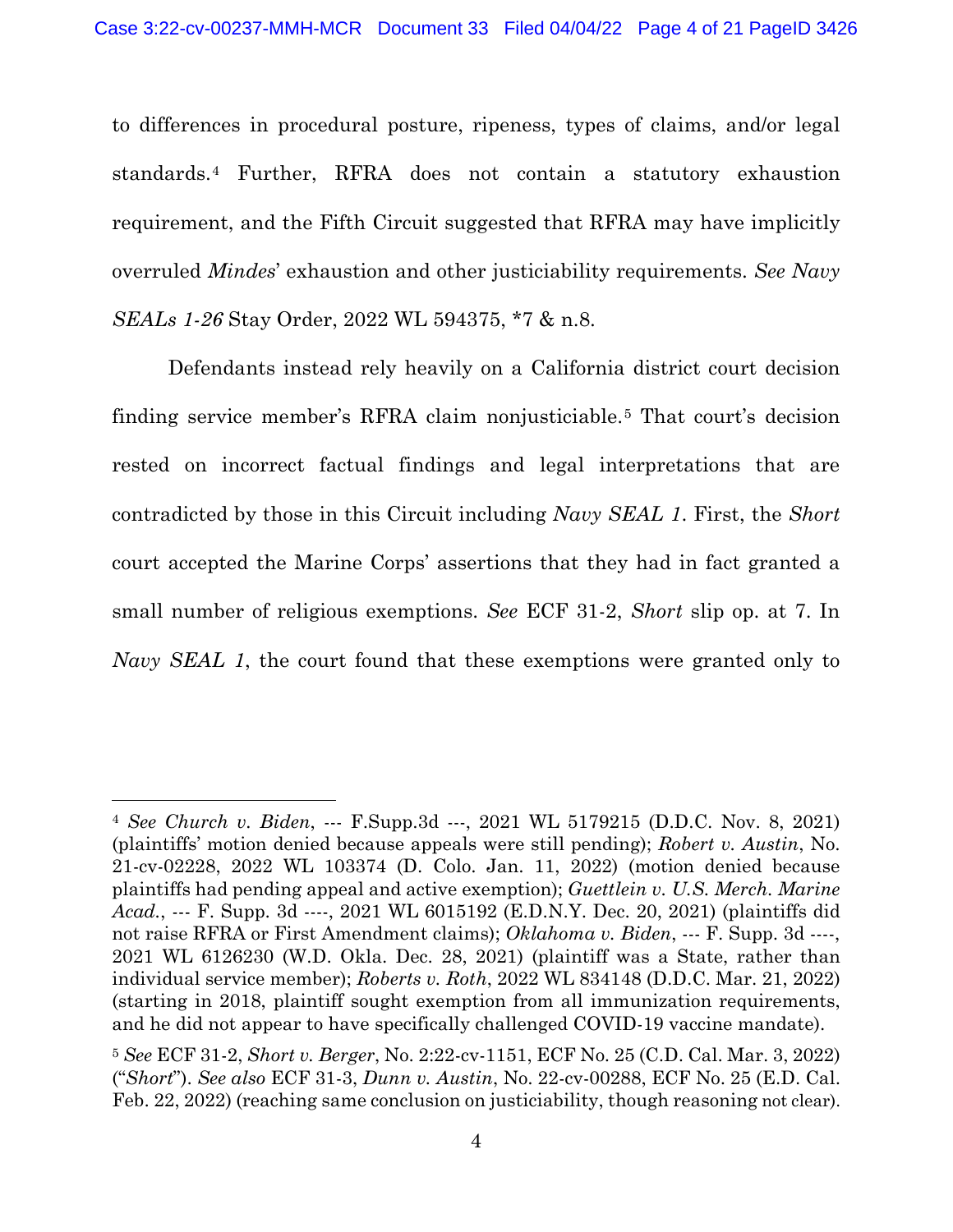Marines at the end of their term of service.<sup>[6](#page-4-0)</sup> Accordingly, these "accommodations" should instead be characterized as administrative exemptions, and the number of actual religious accommodations granted remains zero. More importantly, the *Short* court, contrary to the courts in the Fifth, Sixth and Eleventh Circuits, erroneously found that religious and secular exemptions were qualitatively different because medical and administrative exemptions were time limited, while religious exemptions are permanent. As discussed below, this assertion is contradicted by Defendants' own regulations, and with the requests of many Movants and Plaintiffs.

#### **B. Plaintiffs' Claims Are Ripe.**

Movants easily satisfy the requirements for ripeness as set forth in their Motion. *See* ECF 13 at 10-12. Six of the seven Movants have had their appeals denied, and since the Motion was filed, Plaintiffs Hamilton and Singletary have also had their appeals denied. *See* Ex. 1, Hamilton Appeal Denial Letter; Singletary Appeal Denial Letter. All other Plaintiffs (with the exception of

<span id="page-4-0"></span><sup>6</sup> *See Navy SEAL 1*, 2022 WL 534459, at \*19; *Poffenbarger*, 2022 WL 594810, at \*13 n.6 (finding same for Air Force approvals). In the *Poffenbarger* hearing, Air Force counsel confirmed that religious accommodations approved by the Air Force were equivalent to administrative exemptions for terminal leave. *See* Ex. 4, Poffenbarger v. Austin Transcript at 59:19-59:25 (Air Force counsel stated that the airmen receiving approval submitted "admin exemptions for terminal leave … as a religious exemption even though they were eligible for terminal leave when it was granted under those same administrative – same sort of factors" required for approval of administrative exemptions.").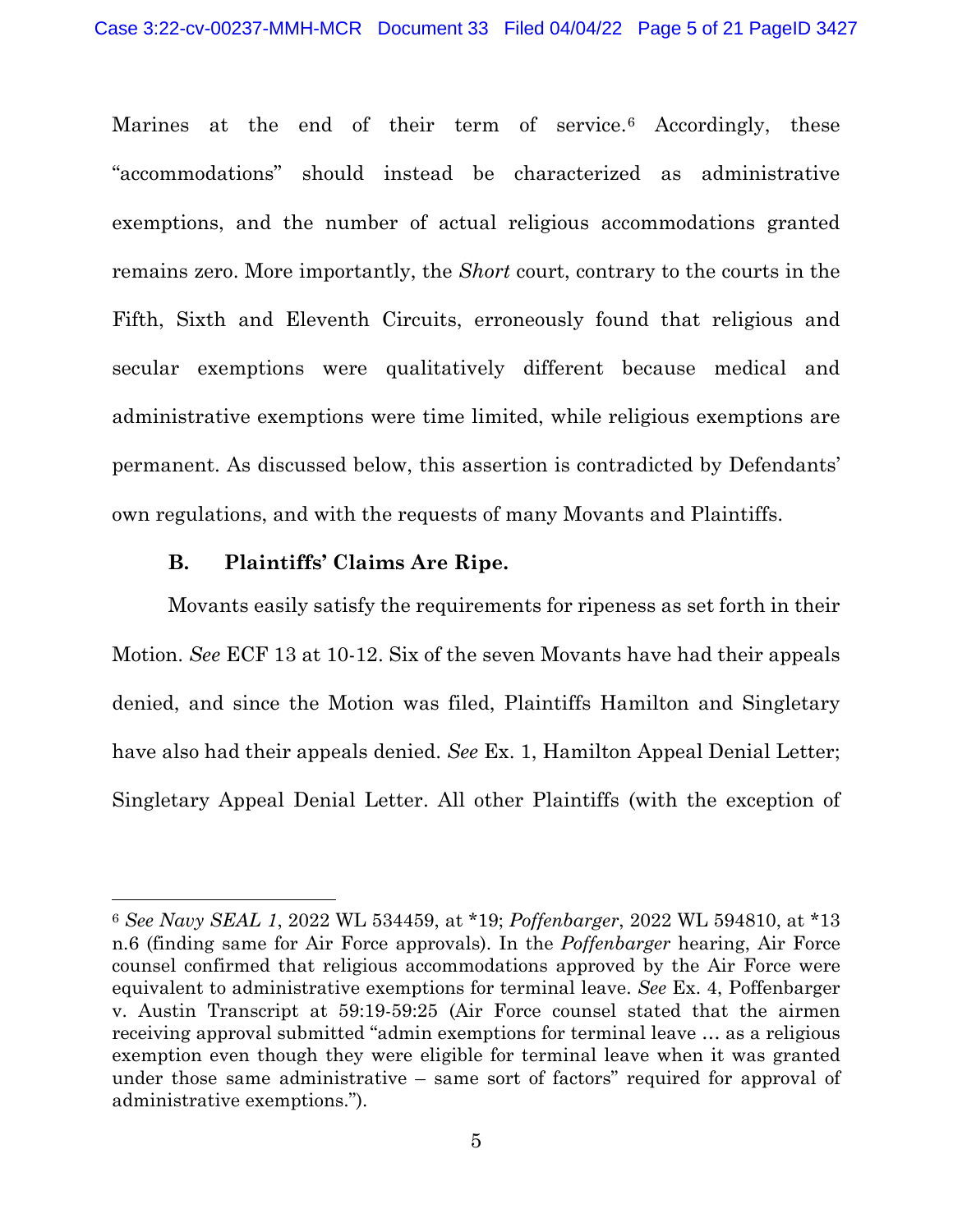Freincle) have had their initial RARs denied. Plaintiff Freincle easily satisfies the futility exemption, as discussed below.

Further, Defendants have initiated separation proceedings for several Movants. The informal separation process of for Movants Freincle, Harwood, and Kins have already begun. *See* Ex. 1, Freincle Supp. Decl., ¶ 1 & Kins Supp. Decl., ¶ 1; ECF 13, Harwood Supp. Decl. Nykun has completed her retirement processing by May 1, 2022. Nykun Supp. Decl., ¶ 1.

#### **C. Plaintiff Harwood Is Not Improperly Claim Splitting.**

Defendants erroneously claim that Plaintiff Harwood is "improperly claim splitting." ECF 31 at 15 (*citing Vanover v. NCO Fin. Servs. Inc.*, 857 F.3d 841 (11th Cir. 2017)). Harwood's claims in *Coker* are distinct from those in the instant action; do not "arise from the same transaction;" and are not "based on the same nucleus of operative facts." *Vanover*, 837 F.3d at 842.

In this action, Harwood "asserts only … RFRA and First Amendment claims." ECF 10, ¶ 16. He does not assert that the DOD Mandates "violates 21 U.S.C. § 360bbb-3 and 10 U.S.C. § 1107a" ("Informed Consent Claims") as Defendants erroneously assert. ECF 31 at 16. The Informed Consent claims challenge the lawfulness of the DOD Mandate itself under the Administrative Procedure Act ("APA"), while the RFRA and First Amendment claims challenge the Defendants' unlawful and unconstitutional denial of religious exemptions, both as applied to Harwood and the general policy of uniformly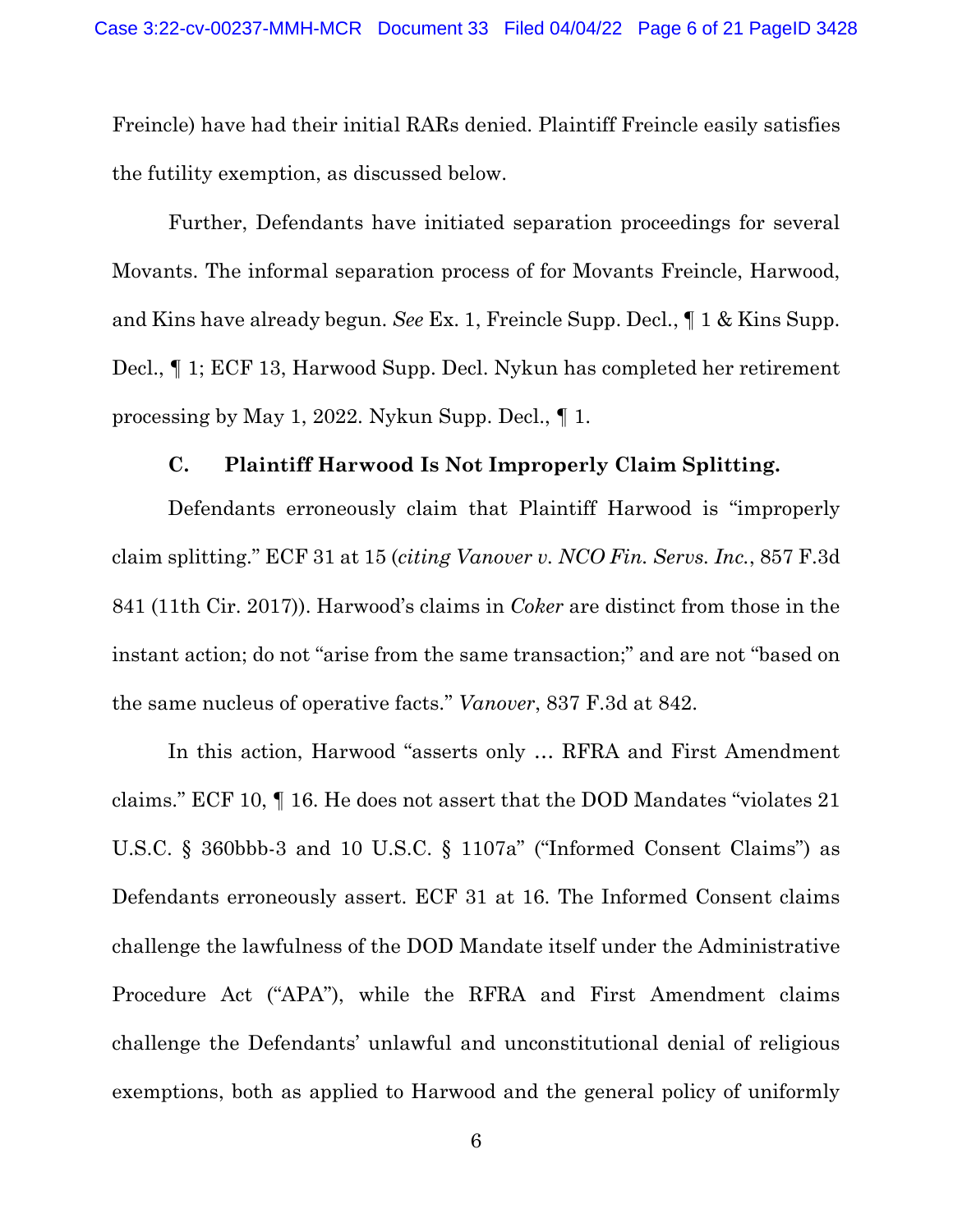denying such requests. Thus, Harwood claims violations of entirely distinct constitutional provisions, statues, and regulations in the two actions. No claim in *Coker* is premised on the denial of religious exemptions, which are the "transaction" and "operative facts" upon which the RFRA and First Amendment claims are based.

Improper "claim splitting" is based on claim preclusion. *Vanover* at 841. A finding in *Coker* that the DOD Mandate was lawful would not preclude this Court from finding, based on entirely distinct facts related to the denial of Harwood's accommodation request, that the DOD and Marine Corps' religious exemption policies are unlawful; nor would a finding in *Coker* that the DOD Mandate is unlawful preclude this Court from finding that the denial of Harwood's religious accommodation was lawful. Moreover, a finding that the DOD Mandate violates the APA would not provide any relief for the distinct violations of RFRA and the First Amendment. Further, if Defendants' argument were accepted, Harwood would be entirely deprived of any means to challenge or vindicate the violations of his rights under RFRA and the First Amendment.

# **D. Plaintiff Nykun Has Not "Voluntarily" Chosen To Retire.**

Plaintiff Nykun did not, as Defendants claim, "voluntarily" choose to retire. ECF 31 at 17. When her appeal was denied she had three choices: (1) vaccination, (2) early retirement (without additional disciplinary action) or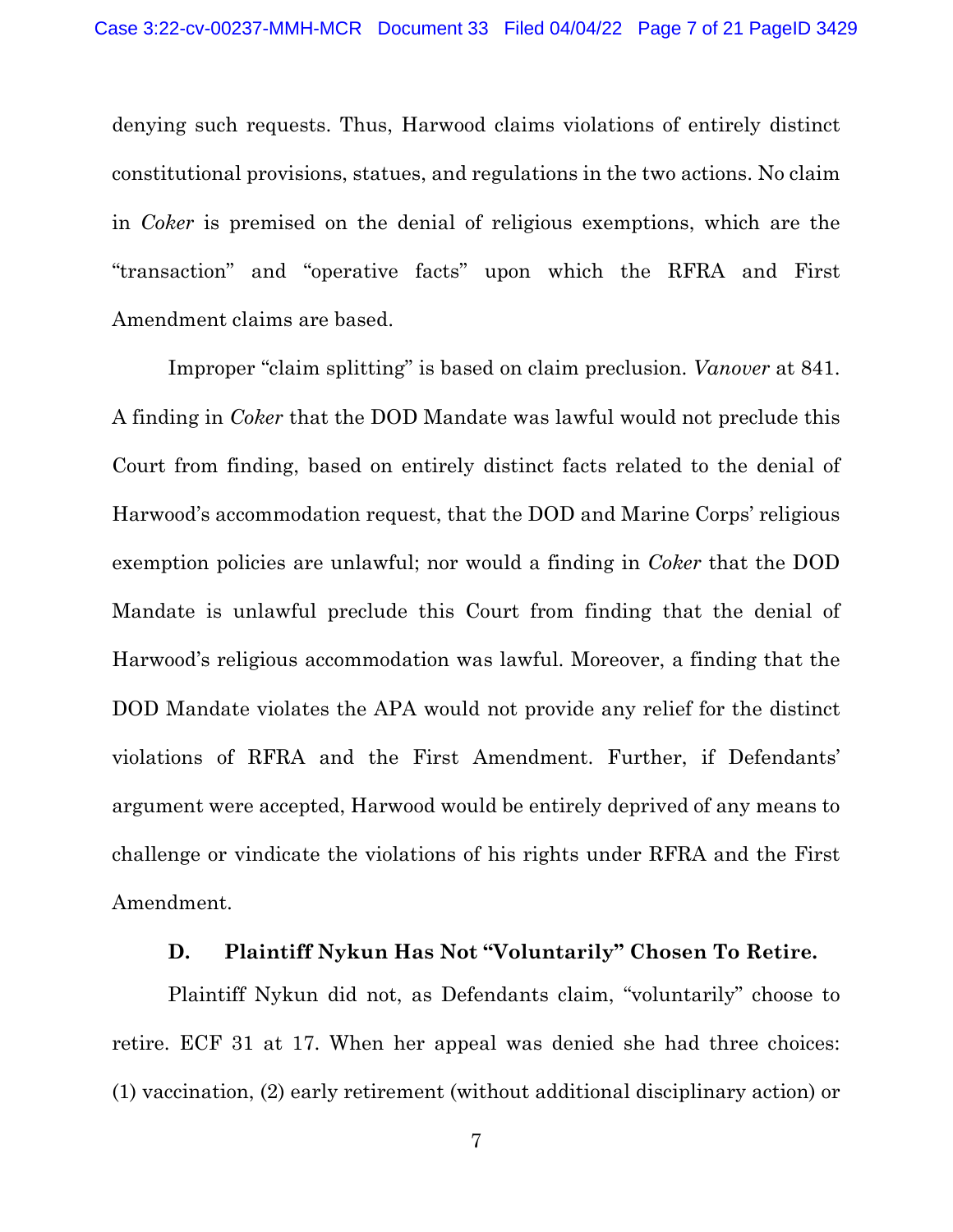(3) involuntary separation with potential additional disciplinary action under the Uniform Code of Military Justice ("UCMJ"). *See* Nykun Supp. Decl., ¶ 1. Her "decision to select retirement was coerced under threat of punishment." *Id*. Like all other Plaintiffs, she faced "a choice between [her] job(s) and [her] jab(s)," *Navy SEALs 1-26* Stay Order, 2022 WL 594375, at \*9 (citation and internal quotations omitted), as a direct result of an unlawful order and the Air Force's unlawful denial of her religious exemption and appeal.

The civilian employment cases cited by Defendants<sup>[7](#page-7-0)</sup> are inapposite because civilian employees faced a choice between resignation and termination, not between retirement and termination plus further discipline under the UCMJ and blemished service records. Defendants' reliance on military backpay cases is also misplaced. *See* ECF 31 at 18 & n. 10. These cases addressed whether the Court of Federal Claims had jurisdiction over an individual service member's monetary claims under the Tucker Act,<sup>[8](#page-7-1)</sup> rather

<span id="page-7-0"></span><sup>7</sup> *See* ECF 31 at 17-18 (*citing Wooden v. Bd. of Regents of Univ. Sys. of Ga.*, 247 F.3d 1262 (11th Cir. 2001); *Taylor v. FDIC*, 132 F.3d 753 (D.C. Cir. 1997); *Hargray v. City of Hallandale*, 57 F.3d 1560, 1568 (11th Cir. 1995)).

<span id="page-7-1"></span><sup>8</sup> *See, e.g., Moyer v. United States*, 190 F.3d 1314 (Fed. Cir. 1999) (finding resignation to avoid court martial voluntary for limited purpose of affirming that Court of Federal Claims lacked jurisdiction for Tucker Act backpay claim); *Brown v. U.S.*, 30 Fed. Cl. 227 (Ct. Fed. Cl. 1993) (same); *Kim v. U.S.*, 47 Fed. Cl. 493 (Ct. Fed. Cl. 2000) (finding resignation voluntary for Tucker Act because termination not challenged in Board of Inquiry). The facts surrounding her retirement may impact any Tucker Act claim Plaintiff Nykun might make for monetary compensation, but that does not deprive this Court of jurisdiction to address her requests for injunctive and declaratory relief.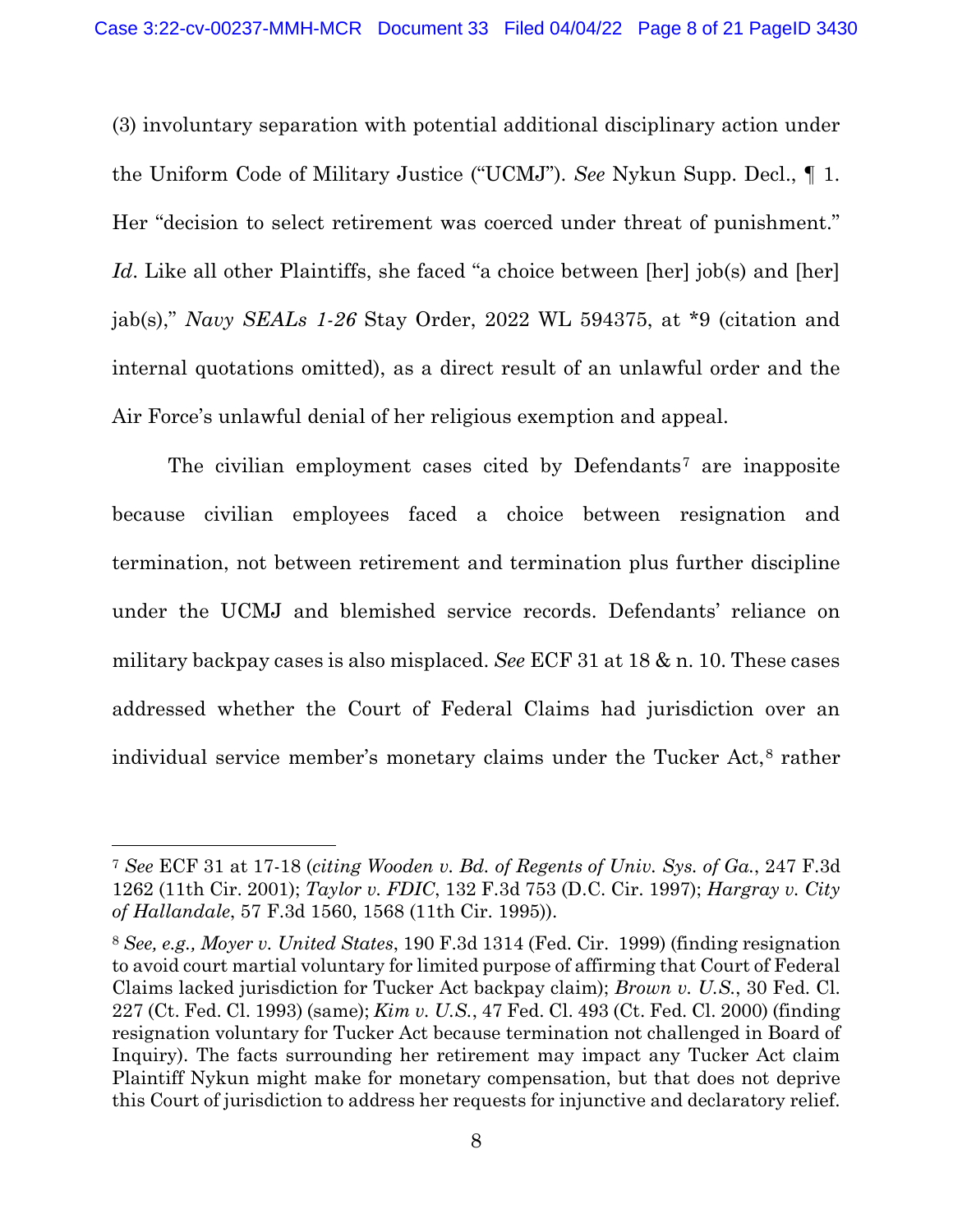than whether a district court has jurisdiction to provide injunctive and declaratory relief based on unlawful generally applicable regulations or policies. Further, unlike in the instant action, the plaintiffs in the cases cited by Defendants did not challenge the constitutionality or legality of the underlying statute, regulation or policy that they allegedly violated.<sup>[9](#page-8-0)</sup> Accordingly, this Court should not import the complex and technical jurisdictional requirements of the Tucker Act and other employment laws to bar Plaintiffs' constitutional claims.

Moreover, Nykun has identified a "redressable injury," ECF 31 at 17. and she would benefit from the requested equitable relief. Prompt court action finding that Defendants' denial of her religious accommodation likely violated RFRA would enable her to avoid forced early retirement currently scheduled for May 1, 2022. An injunction preventing such forced retirement (without dictating her assignment) would be fully consistent with the Supreme Court's directive in *Navy SEALs 1-26*.

<span id="page-8-0"></span><sup>9</sup> In *Bois v. Marsh*, 801 F.2d 462 (D.C. Cir. 1986) the Plaintiff "brought sweeping constitutional attack against the Army's" entire system of military remedies, *id.* at 466, without first pursuing any of them, and he had already retired, with no intention to return and thus could not benefit from an injunction. By contrast, Nykun seeks to avoid forced early retirement so that she can continue to serve; the injunction sought here would allow her to do just that until this Court renders a decision on the merits.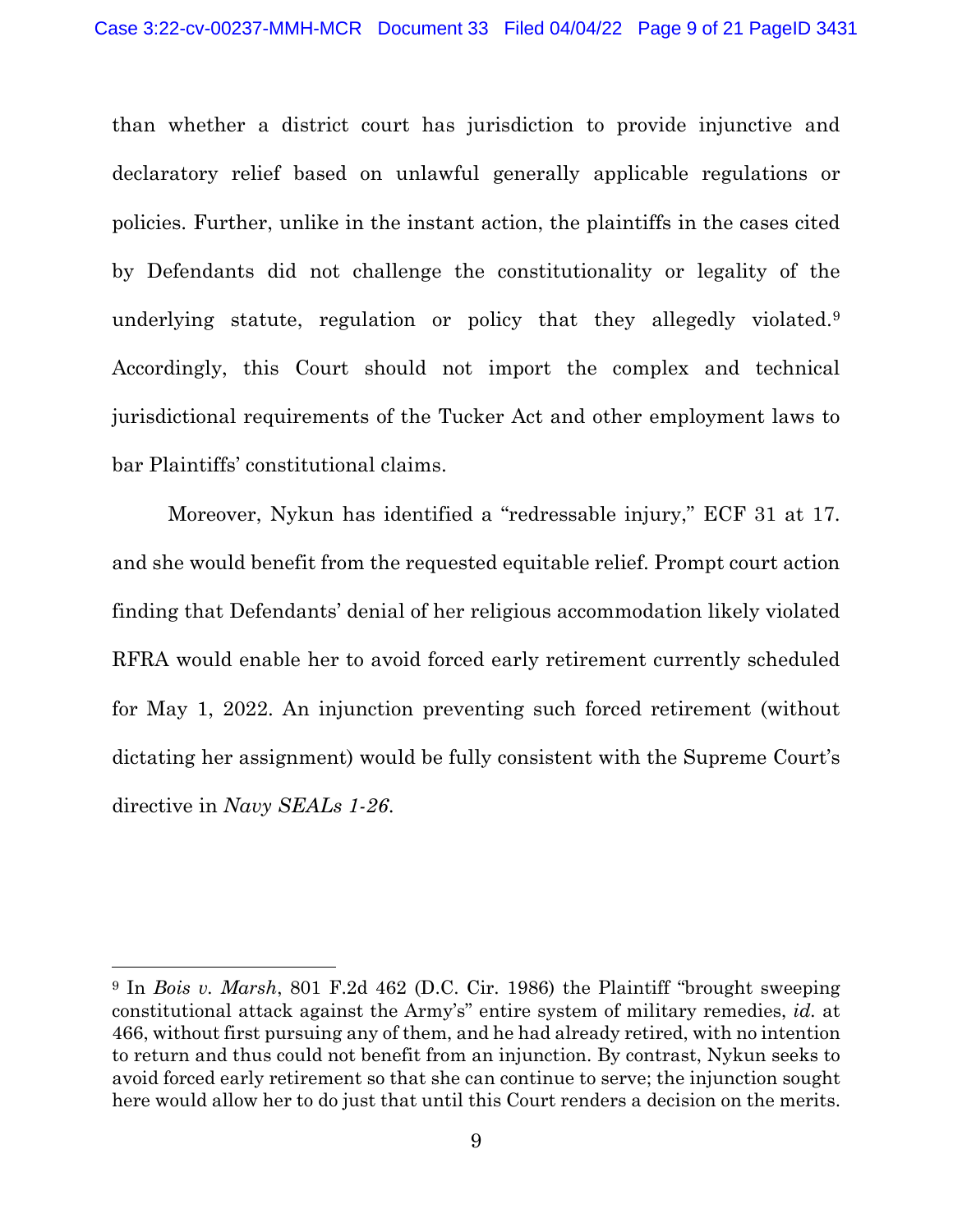#### **E. Plaintiff Freincle Qualifies For Futility Exemption.**

While Plaintiff Freincle has strong moral objections to the COVID-19 vaccines, he did not pursue religious exemption because he believed, with good reason, that it would be futile. *See* Freincle Supp. Decl., ¶ 2 ("I was told that it would be futile to submit any religious or medical exemption."). The district courts in *Navy SEAL 1* and *Navy SEALs 1-26* found that the military's religious exemption process satisfied the *Mindes* exemptions for exhaustion as both futile and inadequate. *Navy SEALs 1-26* PI Order, 2022 WL 34443, at \*5. Where, as here, "the record all but compels the conclusion that the military process will deny relief, exhaustion is inapposite and unnecessary."[10](#page-9-0)

### **II. SUBSTANTIAL LIKELIHOOD OF SUCCESS ON THE MERITS**

# **A. Defendants' Religious Exemption Process Violates RFRA.**

# **1. Religious Exemptions Are Time-Limited.**

Relying on *Short*, Defendants attempt to create a false dichotomy between religious and secular exemptions by claiming that: "all of the administrative exemptions, and nearly all of the medical exemptions, are "*time-limited—*in contrast to the presumptive permanency of a sincerely-held

<span id="page-9-0"></span><sup>10</sup> *Id.*, at \*5 (citation and internal quotation omitted). *See also Navy SEALs 1-26* Stay Order, at \*8 (finding evidence of systematic denials to "sufficiently probative of futility"); *Navy SEAL 1* PI Order, 2022 WL 534459, at \*14 (affirming the "likely futility" of military remedies) (citations omitted); ECF 13 at 8 & Table 1 (over 11,000 denials, with only a handful granted, all of which were found to be administrative exemptions for members on terminal leave in *Navy SEAL 1* and *Poffenbarger*).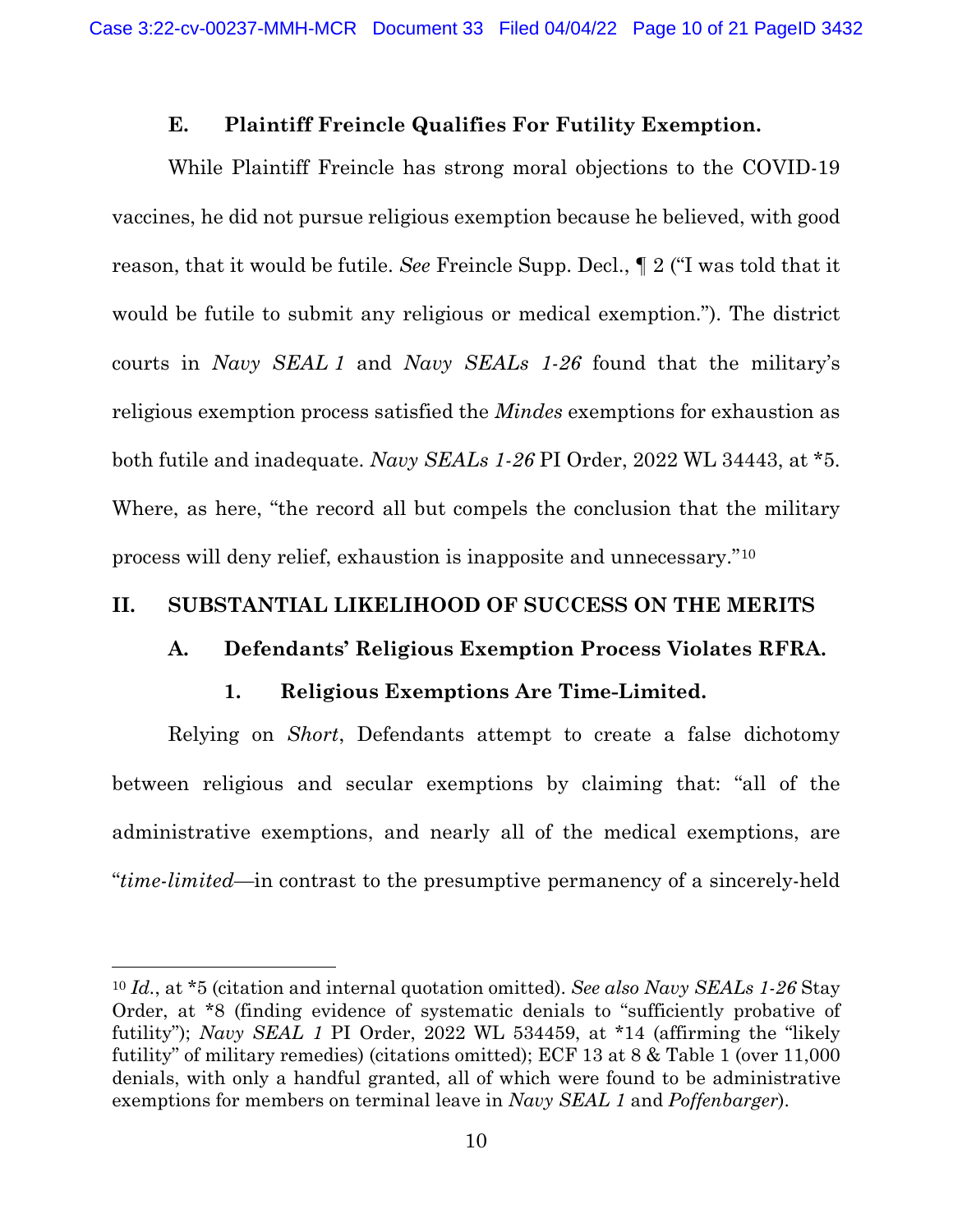religious belief." ECF 31 at 26 (emphasis in original). *See also id.* (*citing Short* Op. at 7 ("Only *permanent* medical exemptions are analogous to religious exemptions, because a religious belief is not likely to be temporary.").

Defendants' assertion is contradicted by the express terms of their own regulations, which provide that all religious accommodations are temporary. Religious accommodations may, at any time, be revoked, reevaluated, revised, rescinded, and/or withdrawn, on a temporary or permanent basis, due to a change in circumstances or due to a compelling governmental interest.<sup>[11](#page-10-0)</sup>

# **2. Religious Exemptions Are Comparable in Duration and Scope To Temporary Medical Exemptions.**

Many Movants and Plaintiffs have expressly requested temporary, time-limited religious accommodations. Movants and Plaintiffs object to the

<span id="page-10-0"></span><sup>11</sup> *See, e.g.,* Ex. 5, DOD Instruction 1300.17, *Religious Liberty in the Military Services*, ¶ 3.2.g.1(Sept. 1, 2020) ("an approved accommodation may be subject to review and recission, in whole or in part, at any time" based on change in circumstances); Ex. 6, Dept. of the Air Force Instruction ("DAFI") 52-501, *Religious Freedom in the Department of the Air Force*, ¶¶ 5.7.2 (reevaluation due to change in circumstance), 5.7.4 (commander may withdraw accommodation temporarily or permanently based on compelling governmental interest) (June 23, 2021); Ex. 7, Dept. of the Navy, MILPERSMAN 1730-020, *Immunization Exemptions for Religious Beliefs*, ¶ 7 (Aug. 15, 2020) (revocation of accommodation); Ex. 8, Dept. of the Navy, BUPERSINST 1730.11A CH-1, *Standards and Procedures Governing the Accommodation of Religious Practices*, ¶ 5.g (Mar. 11, 2022) ("Religious accommodations are subject to review, suspension or revocation, in whole or in part, any time there is a change in circumstances …"); Ex. 9, Coast Guard, COMDTINST 1000.15, *Military Religious Accommodations*, ¶ 11.c.3 (Aug. 30, 2021) (accommodation may be terminated at any time).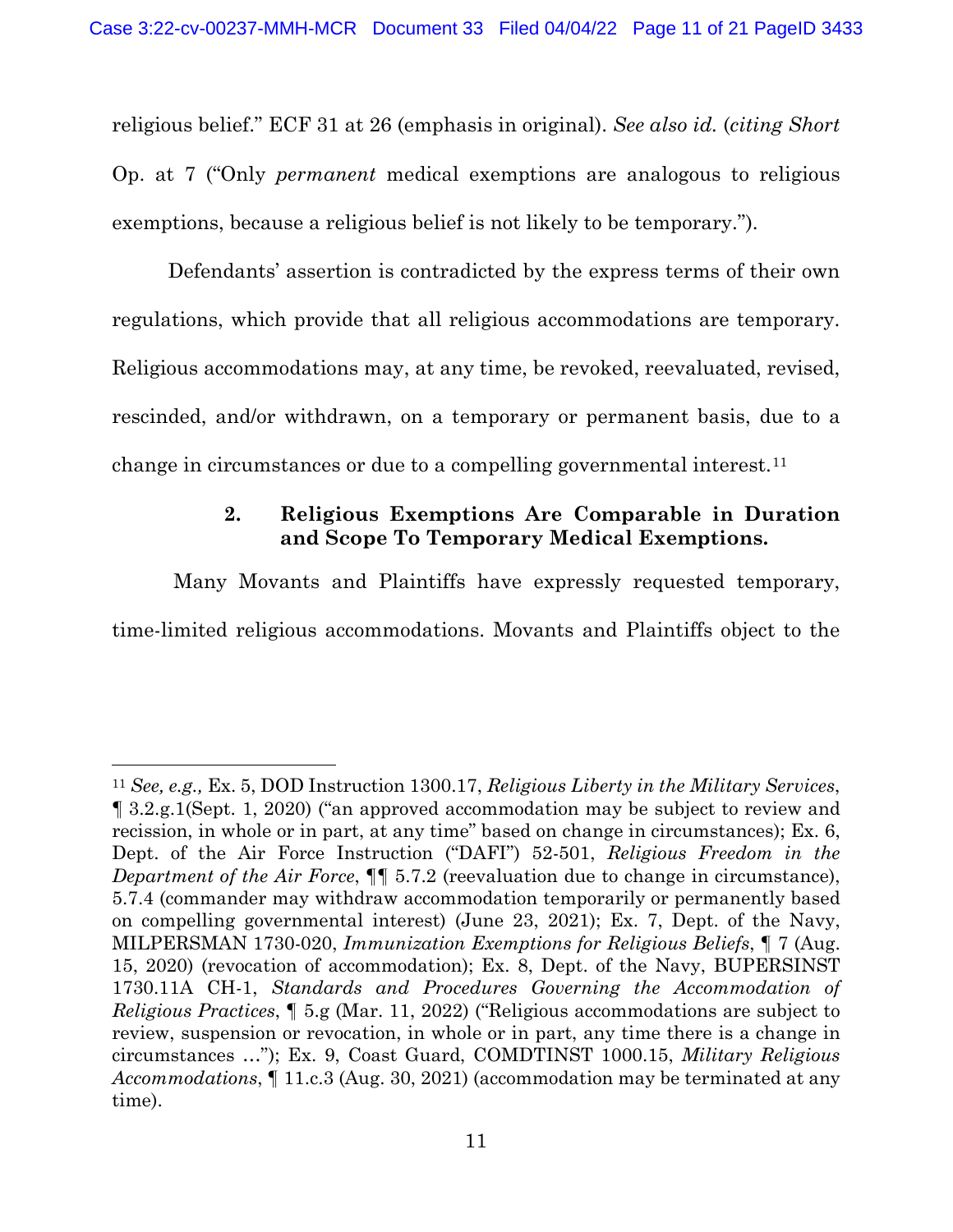mRNA COVID-19 vaccines and not vaccines in general,<sup>[12](#page-11-0)</sup> or even COVID-19 vaccines in general. As set forth in the attached declarations and appeals, <sup>[13](#page-11-1)</sup> many Movants and Plaintiffs have requested or are willing to take alternative, ethical vaccines such as Novavax or Covaxin once they are approved by the FDA as safe and effective, and in some cases even before. For example, Plaintiff Hamilton has a pending request to travel to India to take Covaxin there. *See* Hamilton Supp. Decl., ¶ 13.[14](#page-11-2)

Medical exemptions are also vaccine-specific, *i.e.*, an exemption from the currently FDA-approved vaccines does not exempt a service member from other vaccination requirements. Apart from temporary exemptions based on pregnancy or recent infections, medical exemptions may be granted for medical

<span id="page-11-0"></span><sup>&</sup>lt;sup>12</sup> Defendants have not alleged that any Movant or Plaintiff has not received any other required vaccination or that Movants or Plaintiffs have sought broader exemption. Further, all Movants have received all other required vaccinations, with the limited exception of the flu vaccine for at least one Movant (Nykun).

<span id="page-11-1"></span><sup>13</sup> *See* Ex. 1, Hamilton Supp. Decl., ¶ 11; Mazure Supp. Decl., ¶ 7 (stating that Novavax and Nuvavoxid "may be permissible to my moral conscience"); Singletary Supp. Decl., ¶ 2; Harwood RAR Appeal, ¶ 5; McAfee RAR Appeal, ¶ 11.g.

<span id="page-11-2"></span><sup>&</sup>lt;sup>14</sup> The option to take alternative vaccines appears is expressly permitted under the DOD Mandate and Secretary Austin's August 24, 2021 memorandum. *See, e.g.,* ECF 1-2, DOD Mandate at 1 ("Service Members voluntarily immunized with a COVID-19 vaccine under FDA [EUA] or World Health Organization Emergency Use Listing ["WHO EUL"] … prior to, or after, the establishment of this policy are considered fully vaccinated."). This option is not, however, widely known by service members or commanders, and in any case, the WHO EUL vaccines are not available in the United States, requiring service members like Hamilton to obtain authorization to travel abroad. If this option were more widely known by service members and commanders, and if WHO EUL vaccines were made available by Defendants, it is likely that a large percentage of service members would pursue this form of temporary accommodation.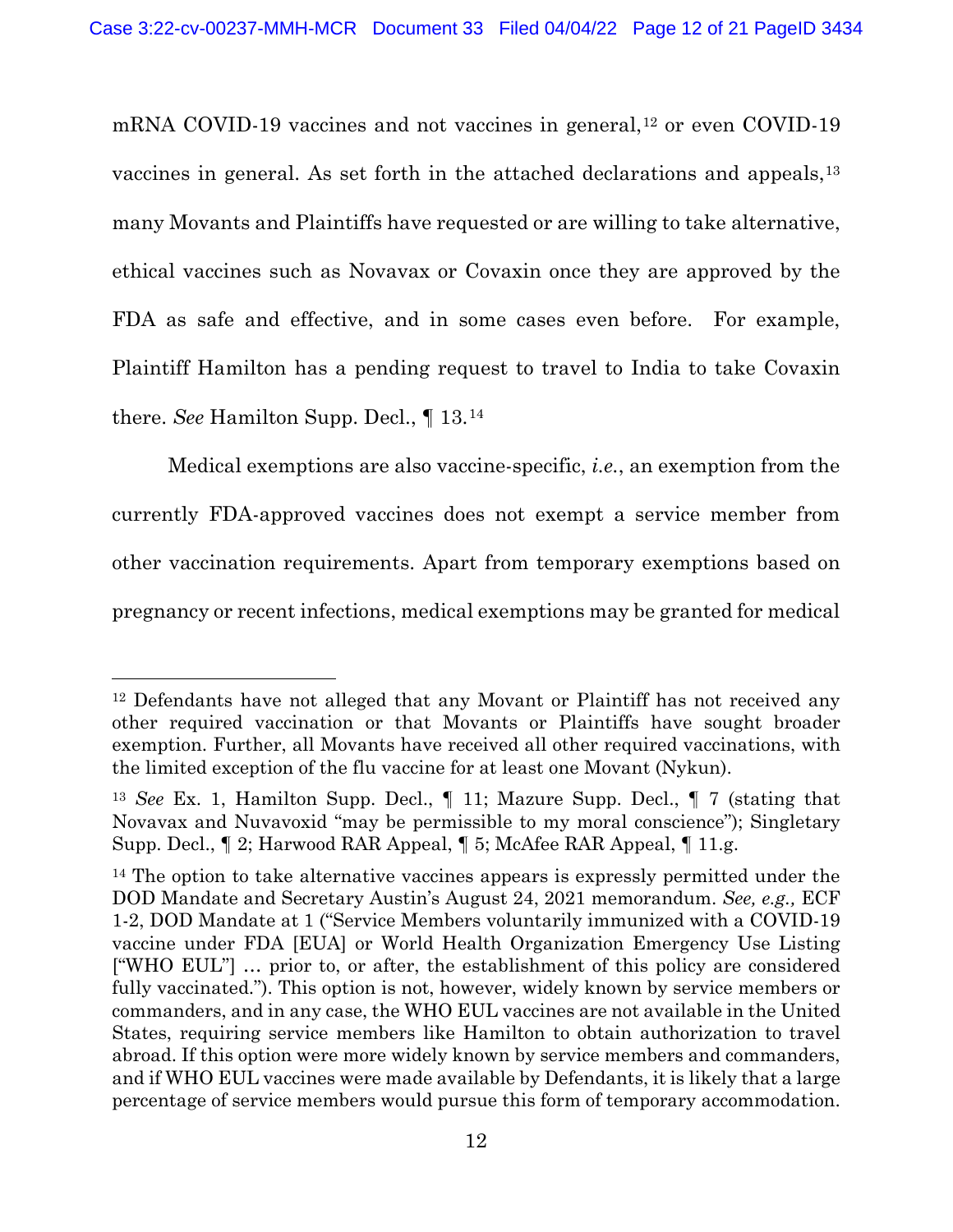conditions or allergic reactions that are likely permanent with respect to the current FDA-approved COVID vaccines. For service members with medical conditions (or contraindications) or severe allergic reactions, their temporary exemptions may be renewed until there is a "future COVID-19 vaccine of a different formulation" and will be reassessed when "an updated or new vaccine has been [FDA] approved." ECF 31-7, ¶ 11. As such, their exemptions will likely have the same (or longer) duration as Movants or Plaintiffs willing to receive other, ethical COVID-19 vaccines.

The scope of the exemption, and the impact on military readiness, is also the same for these categories of religious and medical exemptions. Defendants assert that the same "restrictions and/or limitations" on deployment, training, and travel apply to all unvaccinated service members who are unvaccinated, regardless of whether they are unvaccinated for religious or medical reasons. ECF 31-7 at ¶ 14. Yet Defendants have granted thousands of "temporary" medical exemptions and effectively zero religious accommodations, and in doing so have violated RFRA and the First Amendment by treating comparable secular actively more favorably than religious exercise. In light of the Supreme Court's directive in *Navy SEALs 1-26*, Movants and Plaintiffs seek only to enjoin Defendants from disciplining or discharging them until this Court can rule on the merits of their claims.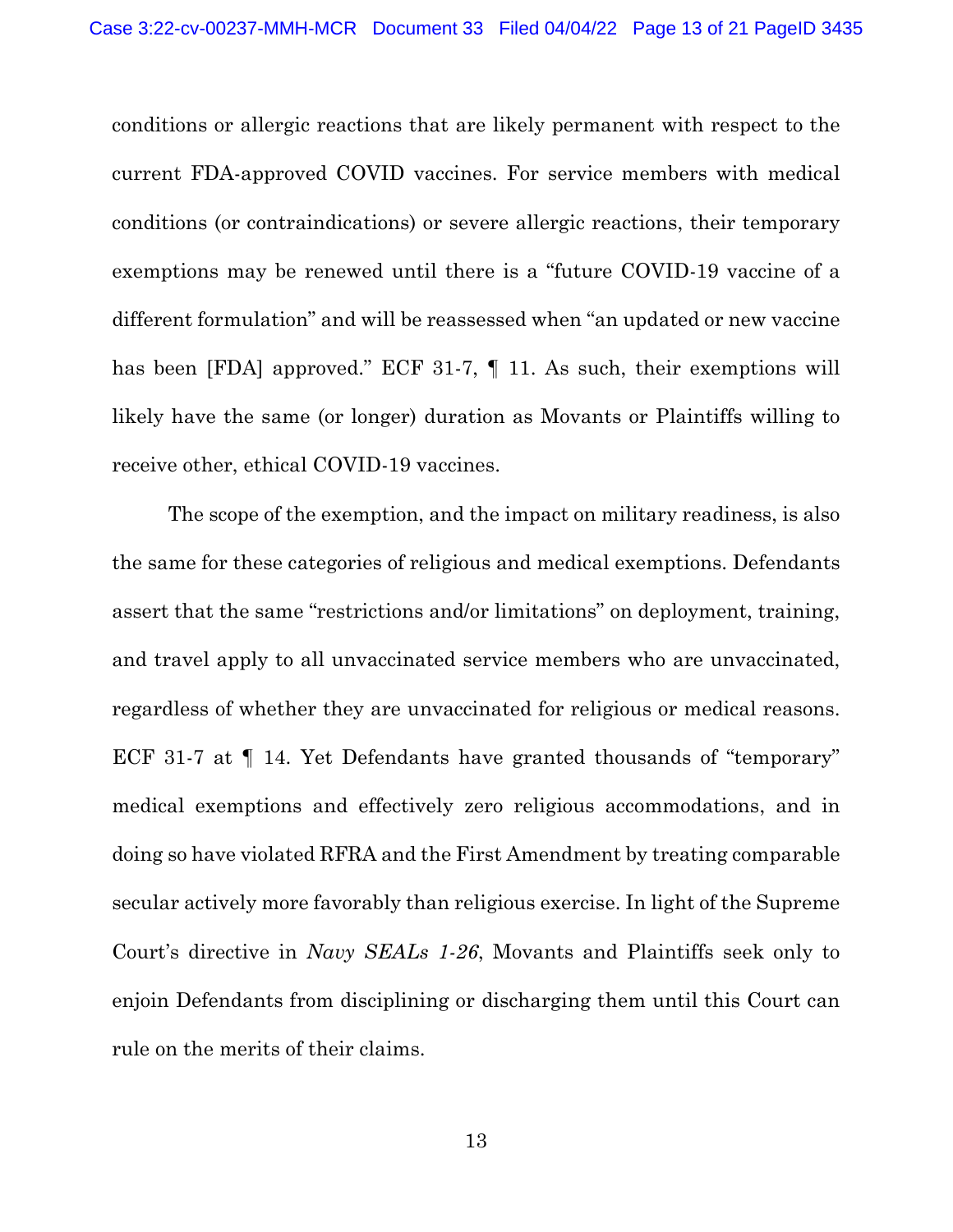# **3. Many "Temporary" Medical Exemptions Are Likely To Be Permanent.**

Because "temporary" exemptions are renewable—and because Defendants like the Air Force have categorically excluded the possibility of permanent medical exemptions, *see* ECF 31-7, ¶ 11 ("Air Force policy is to only grant temporary exemptions")—it is likely that a significant number of these temporary exemptions will be permanent, or will be in effect for the remainder of the service member's career. As noted above, a service member may have a permanent medical condition or allergic reaction to current and future COVID-19 vaccines. Further, service members who participate in a clinical trial for a vaccine, and who actually receive an FDA EUA or WHO EUL vaccine, will receive a permanent exemption. ECF 31-7, ¶ 17.

# **4. Less Restrictive Means and Relative Risks and Benefits of Vaccination and Natural Immunity.**

While disease has historically been the leading cause of death for U.S. service members, ECF 31 at 1, that is no longer the case and has not been for decades. Tragically, suicide is far and away the biggest killer, and Defendants' illegal expulsions of tens of thousands will only make matters worse.

A total of 31 active-duty service members have died of COVID-19 over the last two years from previous COVID-19 variants. But no active-duty service member has died since November 2021, ECF 31-4, ¶11 & Table, when the currently prevalent Omicron variant emerged. Since the rollout of the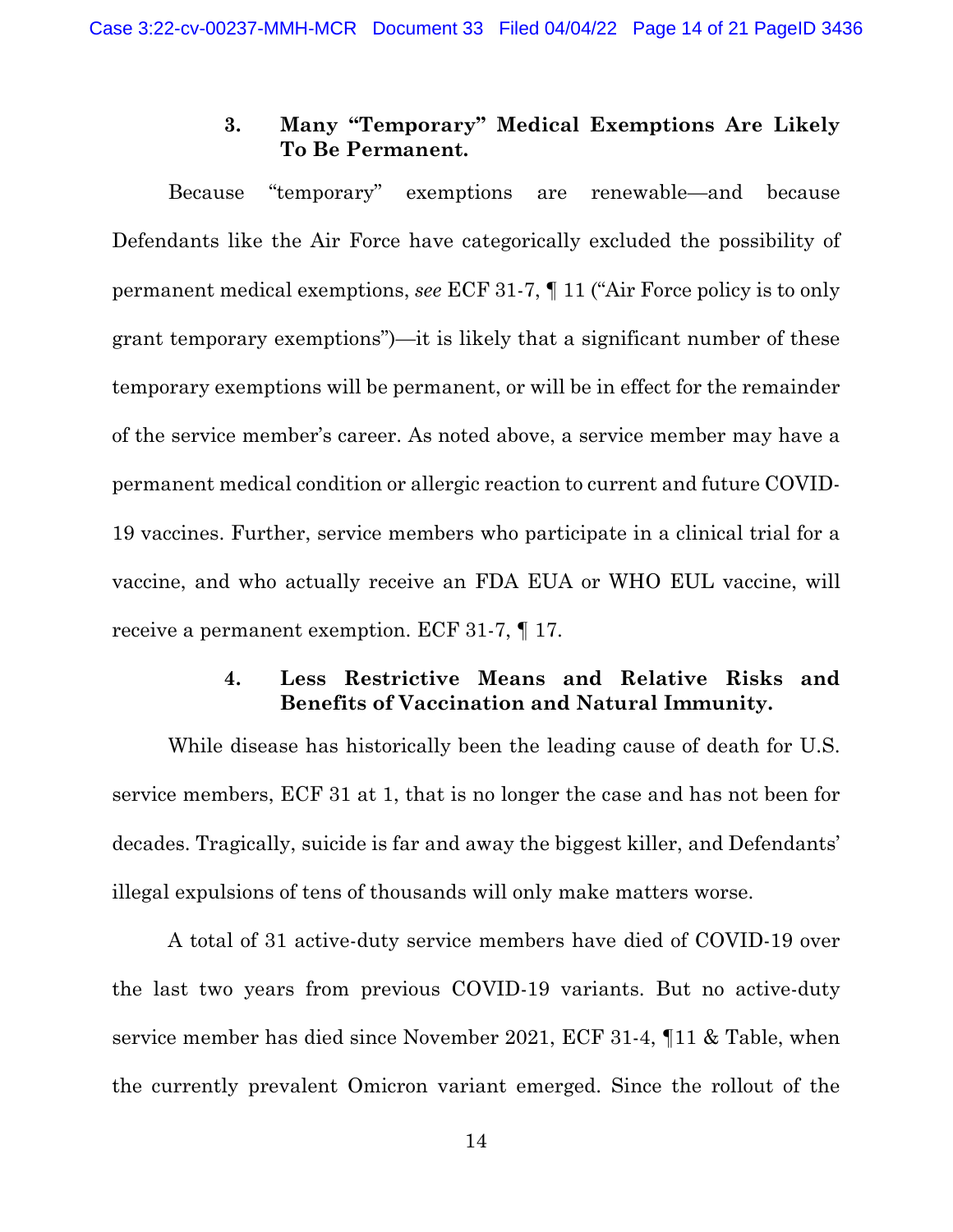vaccines, however, there have been at least 82 military fatalities from vaccines reported in the VAERS system; unlike the numbers of COVID-related deaths, vaccine-related deaths have continued after the emergence of the Omicron variant. *See* Ex. 2, Willis Decl., ¶ 10 & Figs. 4-5 (78 deaths in 2021 and four more in 2022). *See also id.* ¶ 8 & Figs. 2-3 (515 vaccine-related hospitalization in 2021, a 20-fold increase over 2020).

Defendants least restrictive means analysis has failed altogether to consider the reduced risks posed by unvaccinated service members like Movants and Plaintiffs with natural immunity, most of whom acquired it recently in the nearly 25-fold spike infections<sup>[15](#page-14-0)</sup> from the Omicron variant that occurred in December 2021-January 2022 period.[16](#page-14-1) Despite the fact that the CDC studies cited by Defendants demonstrated that immunity from previous infection was superior to that provided by vaccination, [17](#page-14-2) Defendants gave no weight or consideration to the lower risk they pose in denying their requests.

<span id="page-14-0"></span><sup>15</sup> *See* ECF 31-4, ¶ 11 & Table (showing increase in infections from 4,997 in November 2021 to 28,797 in December 2021 to 119,943 in January 2022). This spike followed immediately after the vaccination deadlines at which point approximately 98% of active-duty service members were vaccinated. ECF 31-4, ¶ 3.

<span id="page-14-1"></span><sup>16</sup> *See, e.g.,* ECF 1-1, Davis Decl., ¶ 9 (early 2022); Freincle Decl., ¶ 7 (Jan. 2022); Hamilton Decl. ¶ 23; Hyatt Decl., ¶ 10 (Feb. 2022); Macie Decl., ¶ 9 (Jan. 2022); Mathis Decl., ¶ 10 (Jan. 2022); Mazure Decl., ¶ 9 (Jan. 2022); Singletary Decl., ¶ 9 (Jan. 2022).

<span id="page-14-2"></span><sup>17</sup> *See* ECF 31-5, ¶ 38 (*citing* Leon TM, et al. COVID-19 Cases and Hospitalizations by COVID-19 Vaccination Status and Previous COVID-19 Diagnosis – California and New York, May-November 2021. MMWR Morb Mortal. Wkly Rep 2022;71:125-131) ("CDC Study"). *See*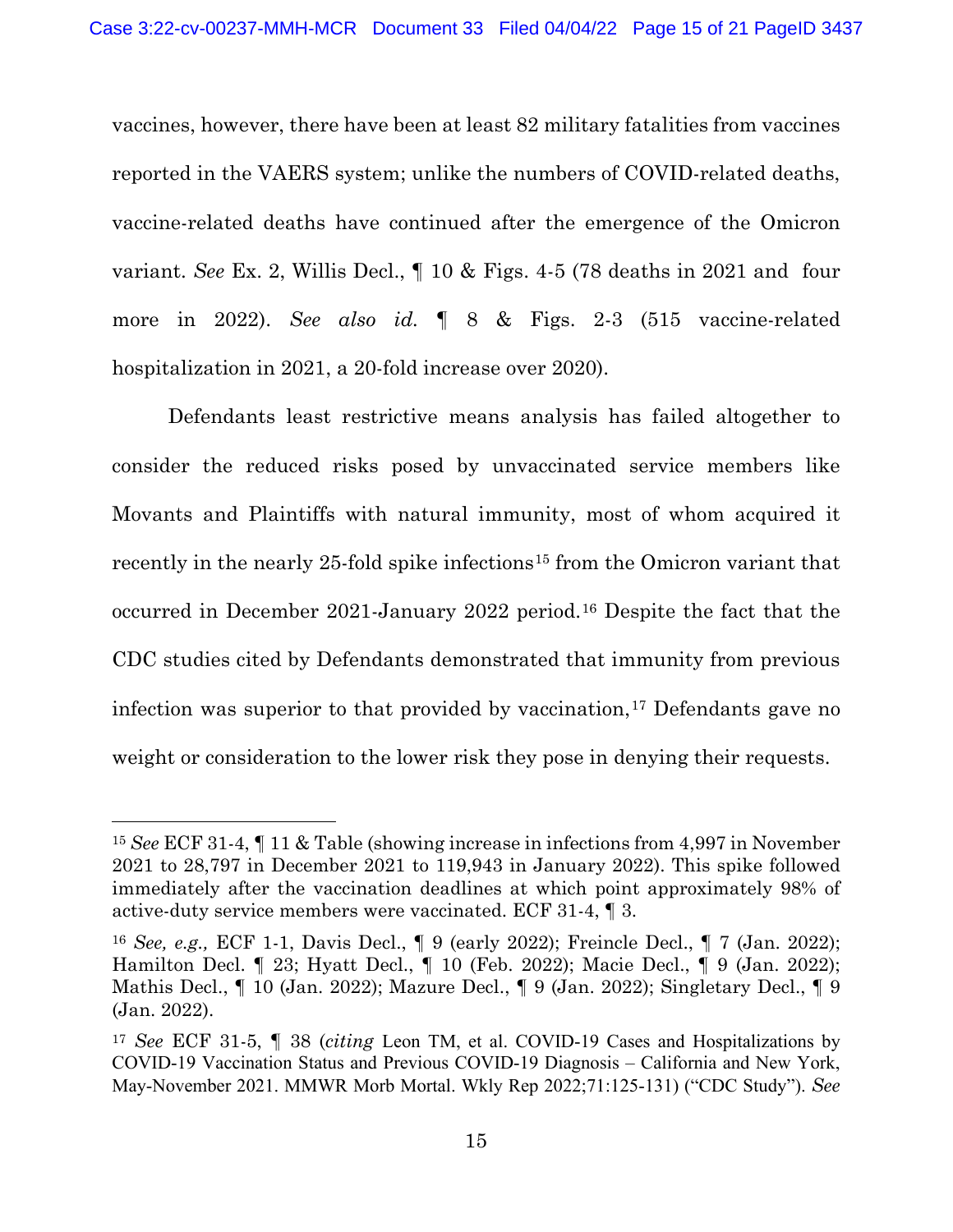Despite achieving a vaccination rate supposedly reached 98%, ECF 31-

4, ¶ 3, Defendants intend to discharge over 25,000 service members who seek religious accommodations and many of whom have natural immunity. While the recent Omicron data calls into question whether further vaccination would save any lives, even if it is assumed that vaccination of the remaining 1-2% would save the same number of lives that have been lost over the last two years (*i.e.*, 94), the Armed Services would lose roughly 250 highly trained, experienced and patriotic service members for every life saved.

# **B. Defendants' Religious Exemption Policy Violates First Amendment Free Exercise Clause.**

Defendants' erroneously claim that Plaintiffs did not brief their First Amendment claims. ECF 31 at 31. Because the elements of a RFRA and First Amendment claim largely overlap, Plaintiffs briefed the RFRA and First Amendment claims concurrently, following the approach adopted by courts in this District and other circuits. *See, e.g., Navy SEAL 1* PI Order, at \*12; *Air Force Officer*, 2022 WL 468799, at \*11.

The principal difference between RFRA and First Amendment claims is that, for First Amendment claims, Plaintiffs must establish that the government's policy is neither neutral nor generally applicable. In the Motion,

*also* Ex. 2, Willis Decl., ¶ 19 & Figs. 7-10 (summarizing results of CDC study showing that, for Delta variant, protection from acquired from previous infections was three to four times greater than protection acquired by vaccination).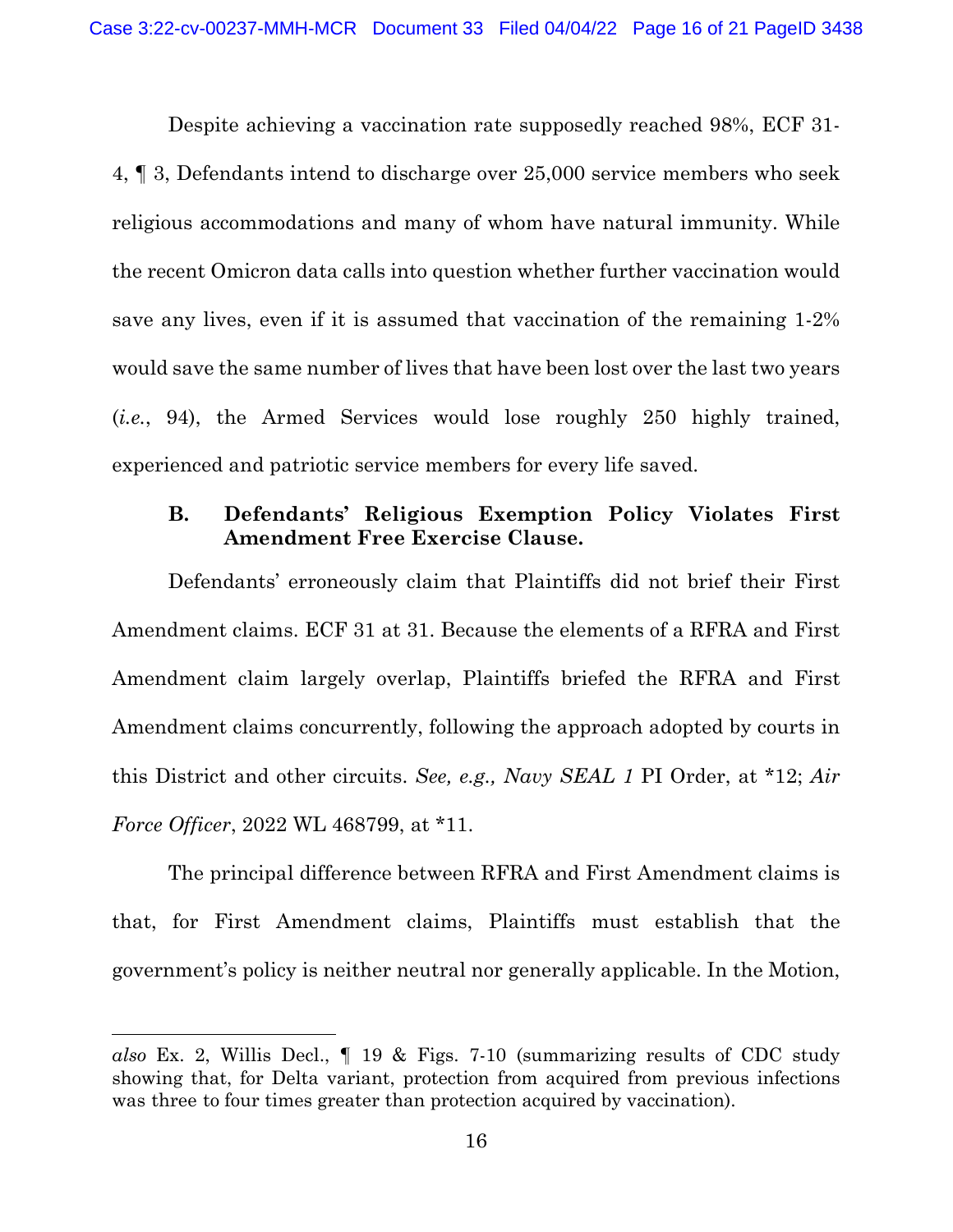Plaintiffs did so by demonstrating that Defendants treat comparable secular activity—medical and administrative exemptions—more favorably than religious exemptions. *See* ECF 13 at 8-9, Table 1 & Table 2 (out of over 25,000 requests submitted, over 11,000 have been denied and zero actual accommodations have been granted, while over seven thousand medical and administrative exemptions have been granted). In this reply, Plaintiffs further demonstrate that the religious accommodations sought are comparable to medical exemptions in terms of duration, scope and impact on military readiness. *See infra* Section II.A.

#### **C. Defendants' Religious Exemption Policy Violates Plaintiffs' Fifth Amendment Due Process Rights.**

The Defendants' policy of systematic and uniform denial of 100% of religious accommodation requests is just as much a deprivation of their Fifth Amendment Due Process rights, U.S. CONST. AMEND. V, as it is of First Amendment Free Exercise rights. Contrary to Defendant's assertions, ECF 31 at 33, Plaintiffs identify the protected liberty interest, namely, Defendants' unconstitutional policy forcing Plaintiffs to choose "between their job(s) and their jab(s)." *Navy SEALs 1-26* Stay Order, at \*9 (citation and internal quotations omitted). *See also* ECF 10, ¶¶ 123-126 (identifying protected life, liberty and property interests) & *supra* Section II.A.4 (at least 82 military vaccine-related deaths reported in VAERS in 2021-2022). Further, the uniform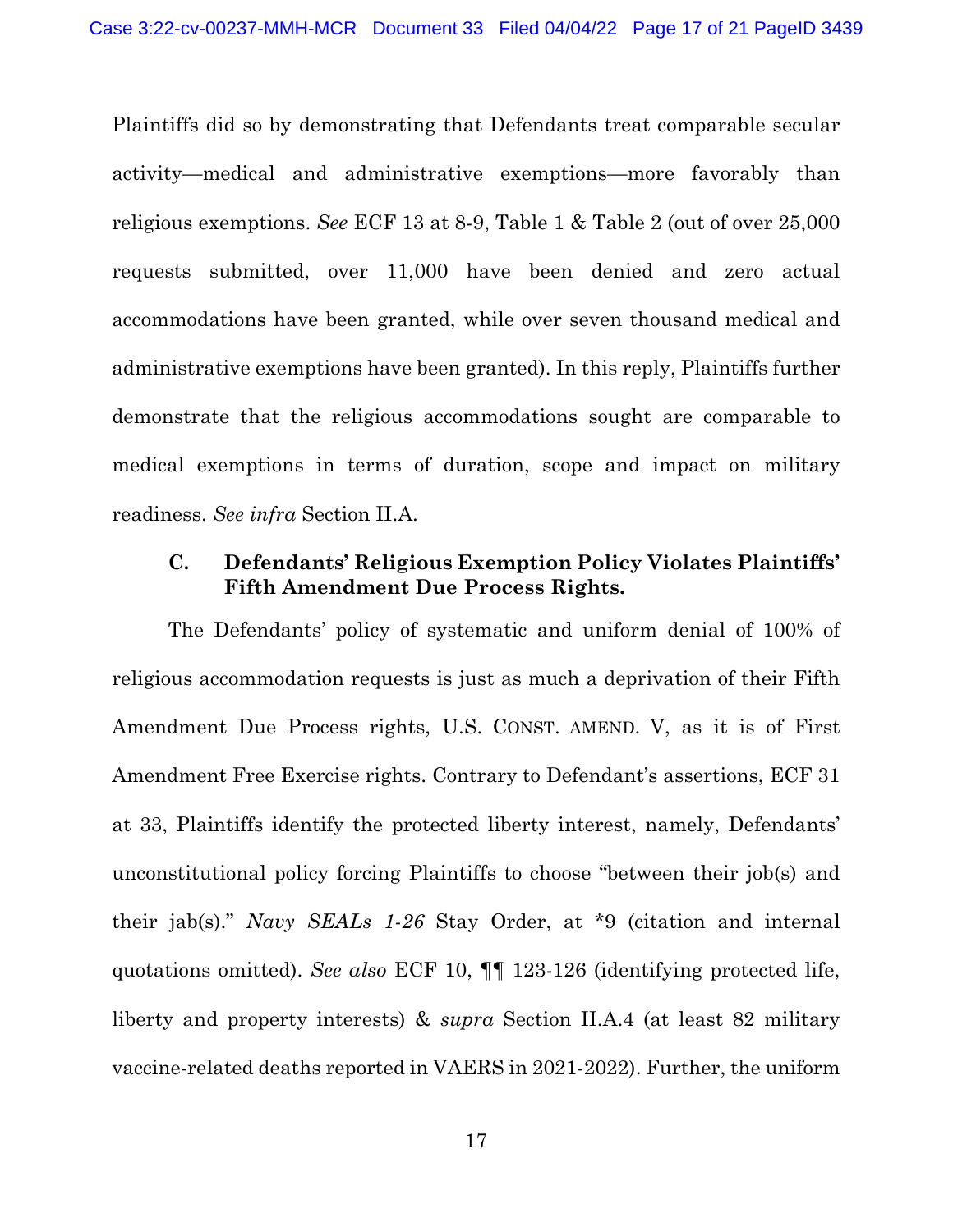denial of at least 11,000 requests, while granting zero accommodations, strongly supports the inference that the outcome is pre-determined and that the decisionmakers are not impartial, depriving Plaintiffs of due process.

#### **III. PLAINTIFFS HAVE SUFFERED IRREPARABLE HARM.**

Plaintiffs have shown above that Plaintiffs are currently being deprived of First Amendment rights through procedures that do not meet the requirements of RFRA or Procedural Due Process under the Fifth Amendment. As the Supreme Court observed in *Cuomo*, there can be "no question" that these types of restrictions on religious exercise "will cause irreparable harm." *Cuomo*, 141 S.Ct. at 67. This applies equally to violations of statutes like RFRA that enforce First Amendment freedoms. *See Navy SEAL 1* PI Order, at \*19 (citation omitted).

The irreparable harm commenced and deprivation of their rights commenced no later than the denial of Movants' appeals and is ongoing to the present. Defendants misunderstand and misstate the nature of the harm Plaintiffs are facing and the available remedies. First, separation is not the irreparable harm claimed, but rather the deprivation or infringement of First Amendment Free Exercise. Second, the Board of Inquiry and potential retention are not administrative remedies for the claimed harm, nor are petitions to the BCMR for wrongful discharge. These are administrative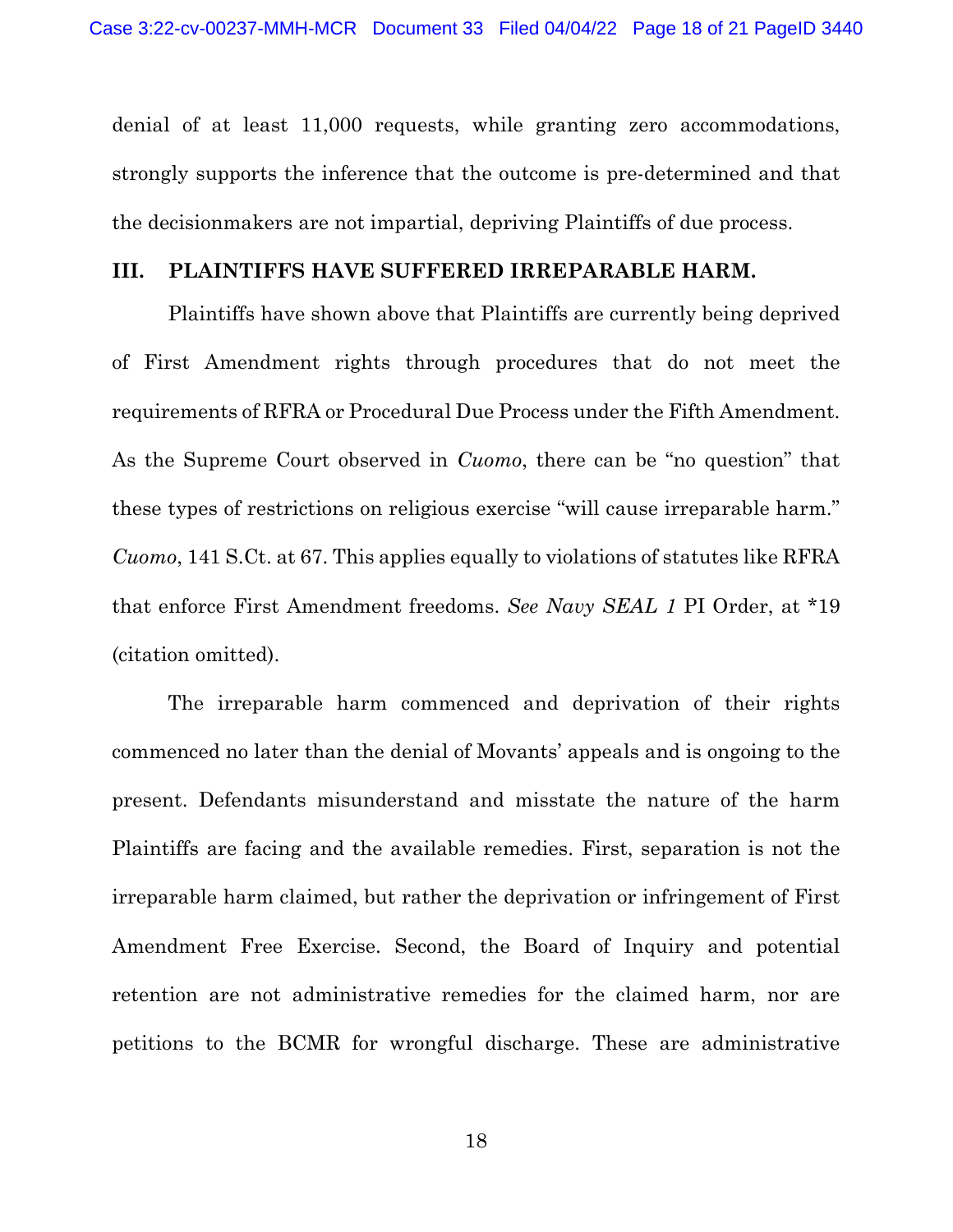remedies for other additional harms that could flow from the claimed errors and harm, but they are not remedies for the errors and harm being claimed.

# **IV. BALANCE OF EQUITIES, PUBLIC INTEREST & SCOPE OF INJUNCTIVE RELIEF**

Plaintiffs initially sought injunctive relief identical to that granted in *Navy SEAL 1*. *See* ECF 13 (Motion) & ECF 26 (Proposed Order). To the extent that relief exceeds the scope of interim relief authorized by the Supreme Court's directive in *Navy SEALs 1-26* and the Eleventh Circuit's order in *Navy SEAL 1* Stay Order, Plaintiffs and Movants seek relief consistent with the Supreme Court's directive.[18](#page-18-0) Accordingly, the scope of relief sought is: (1) to enjoin Defendants from enjoining or discharging (or retaliating against) them while this matter is pending before this Court; and (2) to receive comparable treatment in terms of assignments, deployments, and other operational matters as service members who have received medical or administrative exemptions. This allows Defendants to impose the same restrictions on

<span id="page-18-0"></span><sup>18</sup> Plaintiffs Bongiovanni, Dee, Kins, Montoya and Macie are all in the Navy and would be part of the class (but not the two sub-classes) certified by the Northern District of Texas and covered by the class-wide injunction issued by that court for all Navy personnel who have submitted a religious accommodation request. *See generally U.S. Navy SEALs 1-26 v. Biden*, No. 4:21-cv-01236-O (N.D. Tex. March 28, 2022). It is likely that the government will appeal both the class certification and the class-wide injunction. Accordingly, Movants Bongiovanni, Kins and Montoya continue to seek an injunction from this Court given the possibility that the class certification and/or injunction may be overturned on appeal, or limited to the subclasses of which they are not members.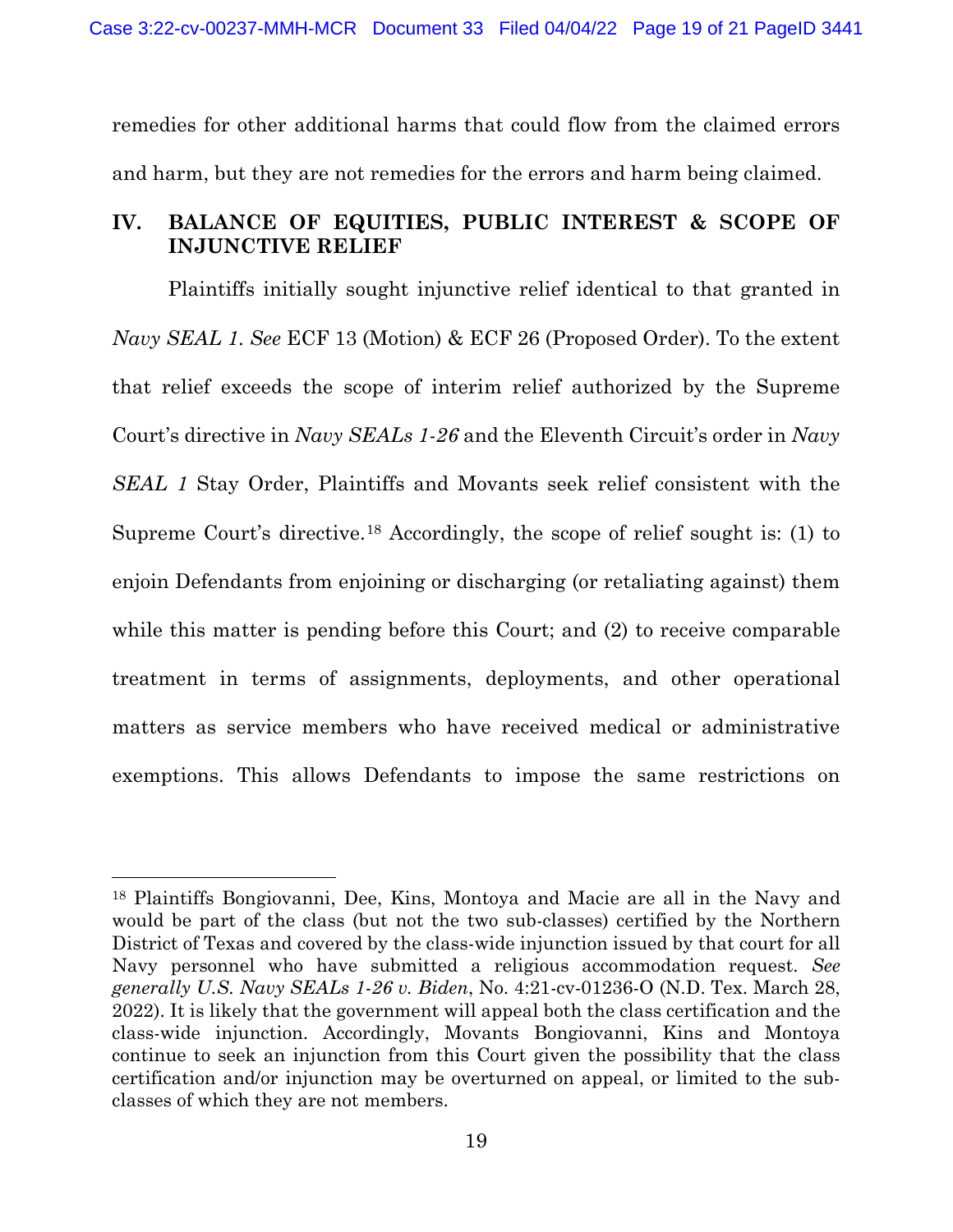Plaintiffs and other unvaccinated service members with exemptions to minimize any risk of infection or outbreaks while the injunction is in effect.

Further, Defendants assert that unvaccinated service members are subject to the same restrictions and limitations on training, travel, deployments, and other operational matters, regardless of the reasons for which they remain unvaccinated. *See, e.g.,* ECF 31-7, ¶ 14. Consequently, the requested injunction would ensure that Movants would receive comparable treatment to the thousands of service members who have received temporary medical exemptions while this matter is pending before the Court.

#### **V. EVIDENTIARY HEARING**

Plaintiffs and Movants seek an evidentiary hearing to the extent that Defendants dispute the sincerity of Movants' religiously held beliefs and the religious nature of those beliefs. *See, e.g.,* ECF 31 at 20 n.11. The sincerity of their beliefs is the essential threshold factual issue for Plaintiffs to meet their initial burden under RFRA and the First Amendment claims and to switch the burden to the government to prove that their policy satisfies strict scrutiny. Plaintiffs and Movants would also seek an evidentiary hearing to the extent the government raises any material factual disputes with respect to Plaintiffs' exemptions and willingness to take alternative, ethical vaccines.

#### **VI. CONCLUSION**

Movants Motion and the relief requested therein should be granted.

20